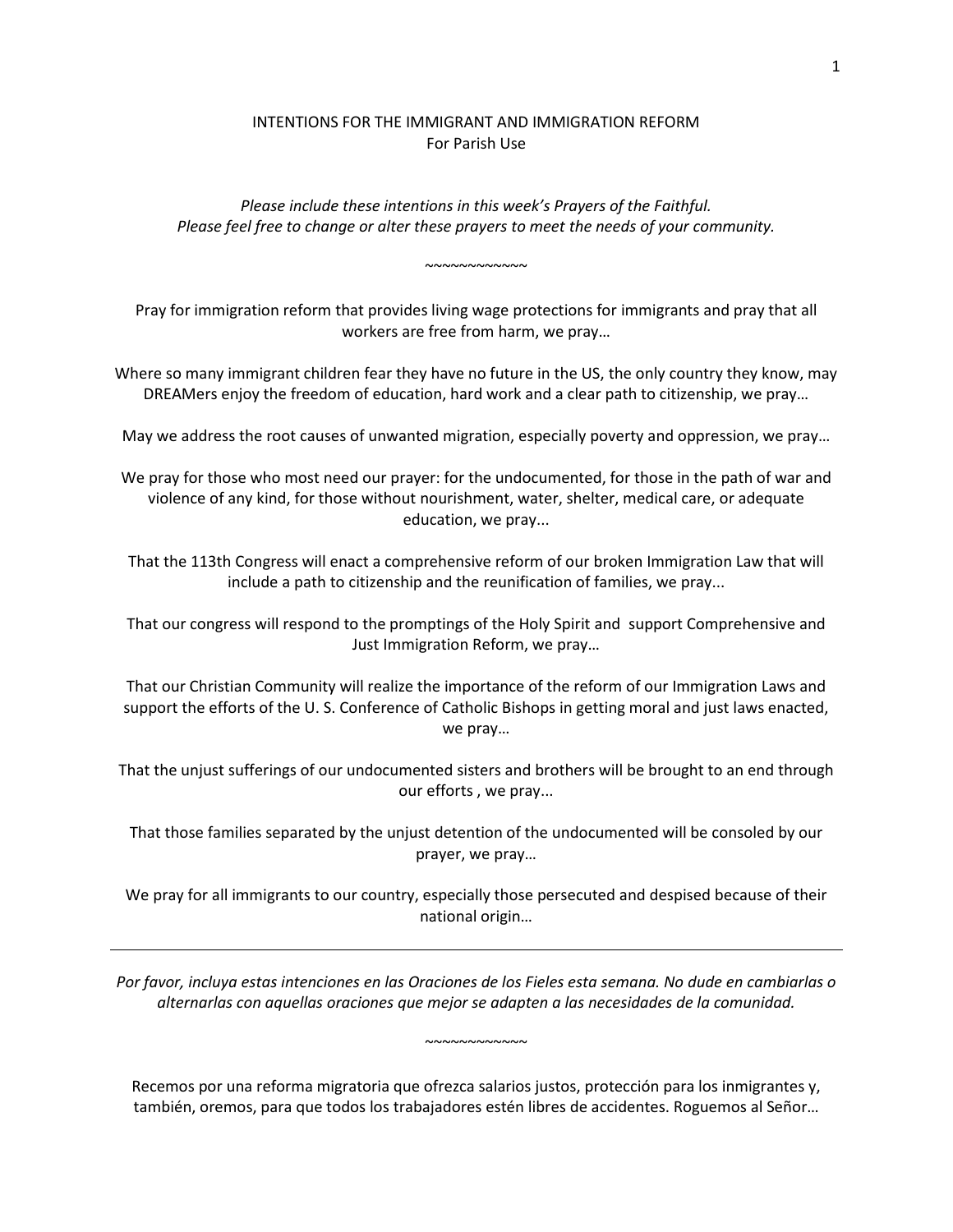Por los muchos niños inmigrantes viven con miedo de no tener futuro en los Estados Unidos, el único país que ellos conocen, para que los DREAMers puedan disfrutar de la libertad de la enseñanza, el trabajo duro y tengan un claro camino hacia la ciudadanía. Roguemos al Señor….

Que podamos abordar las causas profundas de la migración no deseada, especialmente de la pobreza y la opresión. Roguemos al Señor…

Oremos por todos aquellos que más necesitan de nuestra oración: por los indocumentados, por aquellos que se encuentran en el camino de la guerra y por cualquier tipo de violencia, por aquellos que no tienen alimentos, agua, refugio, asistencia médica o educación adecuada. Roguemos al Señor…

Que la reunión número 113 del Congreso promulgue una Reforma Migratoria Integral, que corrija la ley de inmigración actual, que incluya un camino a la ciudadanía y a la reunificación de las familias. Roguemos al Señor…

Que nuestro Congreso responda inspirados por el Espíritu Santo y apoyen una Justa e Integral Reforma Migratoria. Roguemos al Señor…

Que nuestras comunidades cristianas se den cuenta de la importancia de una reforma de nuestras Leyes Migratorias y apoyen los esfuerzos de la Conferencia Católica de Obispos de los Estados Unidos, quienes desean conseguir leyes justas y morales. Roguemos al Señor…

Que el sufrimiento injusto de nuestros hermanos y hermanas indocumentados, llegue a su fin, a través de nuestros esfuerzos. Roguemos al Señor…

Que aquellas familias separadas por la detención injusta de los indocumentados, sean consoladas por nuestra oración. Roguemos al Señor…

#### **Topic: Children**

For the children who are US citizens, but live in fear of broken families because of the undocumented status of their parents, that God may bring them Hope as we work toward conversion of hearts and minds. Let us pray to the Lord,

For the children whose families are broken and separated because of the current deportation system, that God will guide their families to be reunited while we work for reform of the flawed immigration system. Let us pray to the Lord,

For the teens and young adults brought to this country as children and who live in fear and injustice, may God bring them dignity and Hope through all that we do so that they can become good citizens of this country. Let us pray to the Lord,

For the teens and young adults who were brought to this country as children and have now been deported to a country they barely know, that God will be with them and guide them to reunite with their families. Let us pray to the Lord,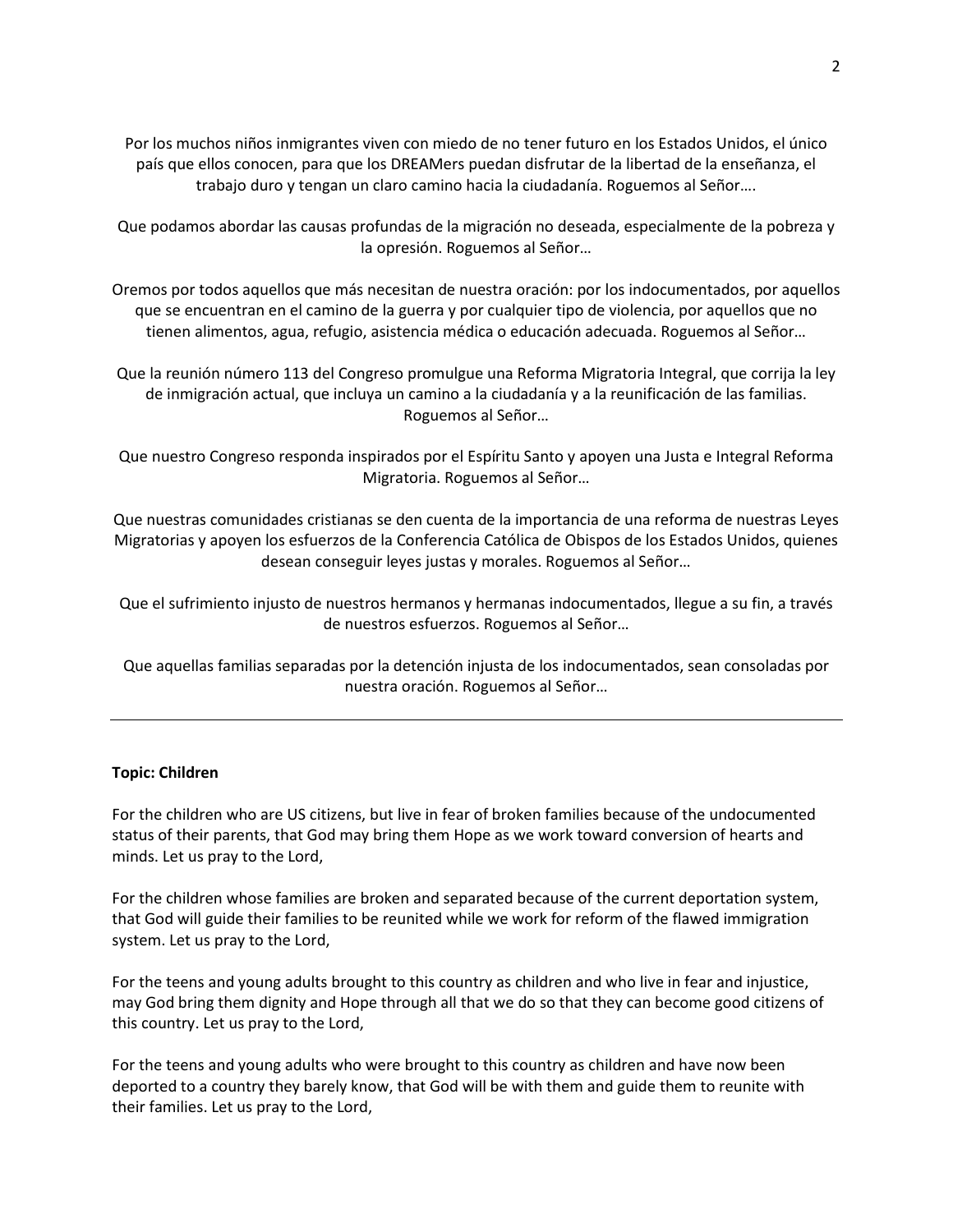For the children of immigrants who continue to live in poverty and fear of separation, that our actions for conversion of hearts and minds will bring them dignity and comfort. Let us pray to the Lord,

For the children of immigrants, brought to or born in this country and suffer the most at the hands of our broken immigration laws, that we remember it is for them that we work for a conversion of hearts and minds and a reform of the laws. Let us pray to the Lord,

Recalling that Our Lord told his disciples to "let the children come to me", that we may welcome the children of immigrants and work to provide security and dignity to the lives of their families, we pray to the Lord…

For unaccompanied migrant children, that they may be protected from all harm and reunited with loving families, we pray to the Lord.

## **Topic: Deportees and broken families**

For immigrant families, suffering in the shadows from poverty and brokenness, may God bless them and protect them as we all work for a reform of the immigration laws. Let us pray to the Lord,

For immigrant families searching for life and dignity, that they may find it wherever God leads them as we work together for conversion of hearts and minds. Let us pray to the Lord,

For immigrant families living in fear of separation, that they may find Peace and Hope in God"s call to live as one family, sisters and brothers to all, doing God"s will on earth as it is in heaven. Let us pray to the Lord,

For immigrant parents, who have been deported from this country, that their fears for their children are eased and their Hope of reuniting be realized. Let us pray to the Lord,

For those who have been deported from this country, may God bless them and protect them from harm as we continue to work for immigration reform through a conversion of hearts and minds. Let us pray to the Lord,

### **Topic: DREAMERs and Dream Act**

For the immigrant children who have known only this country and work hard at school, that they may know the value of their work through the support of the DREAM Act, we pray to the Lord.

For migrant families, who during their struggles and fear still hold their children accountable for good grades and hard work at school, that their efforts are supported and valued with the passage of the Dream Act, we pray to the Lord.

### **Topics: Plight of the immigrant: pain, rejection, and fear**

For the Immigrant that faces rejection and pain in this country, that they may know the value of their life and work no matter where they live, and that they find a welcoming community here in this country. Let us pray to the Lord,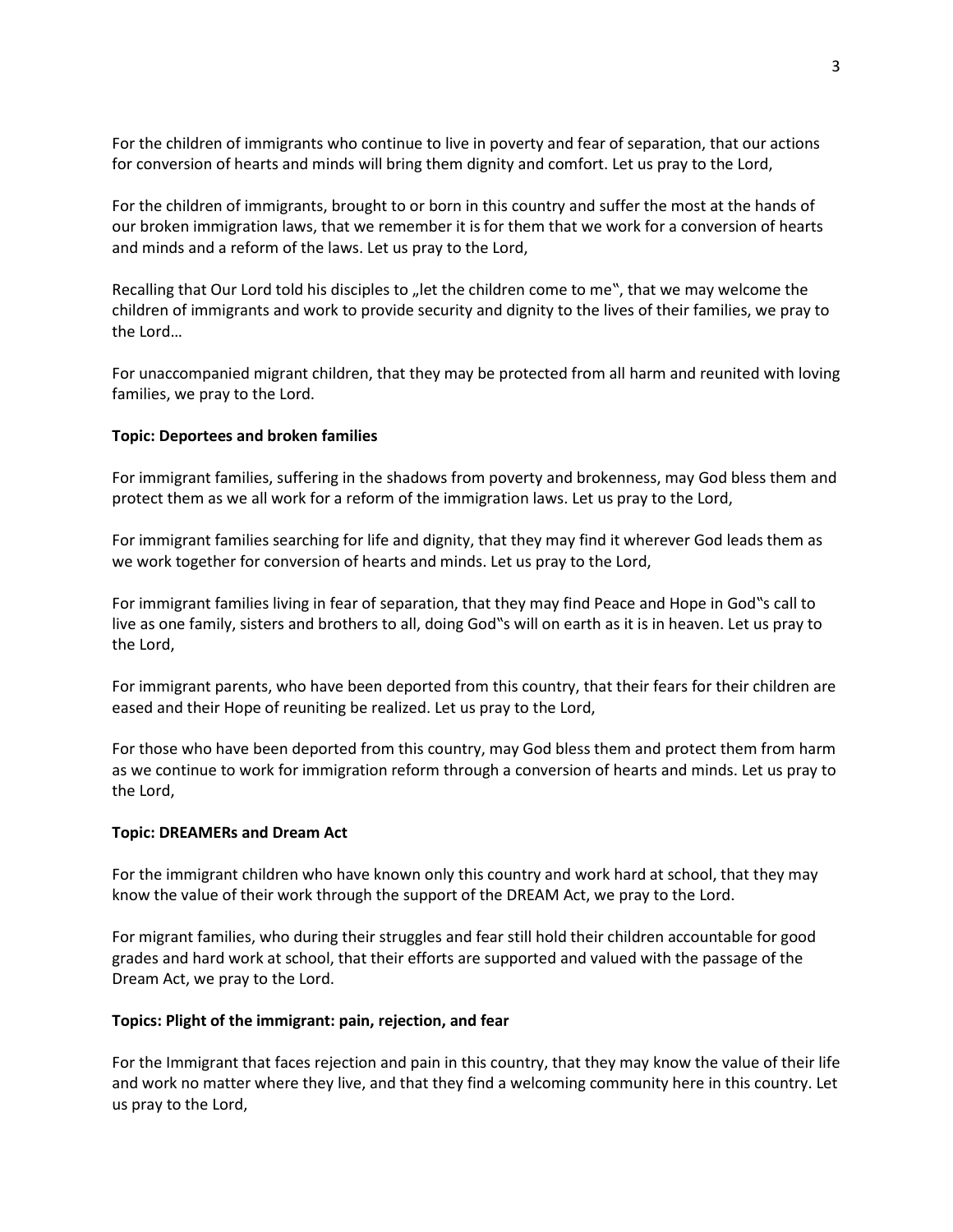For the immigrant in search of food, work, and security, that God may guide them and accompany them in their journey. Let us pray to the Lord,

Recalling the fear that the disciples felt after the death of Jesus, may the immigrant in this country come to know the power and strength of the Holy Spirit through our welcoming embrace. Let us pray to the Lord,

That by seeing God's presence more clearly in every human life, we may repent of the ways that we have failed to honor, protect, and welcome that life, including the life of the immigrant, we pray to the Lord...

That the gift of hospitality may fill our families and communities, and shape the way we respond to the undocumented immigrant, we pray to the Lord…

For an end to human trafficking, that the dignity of all of God"s children be protected, we pray to the Lord.

For all those who are overwhelmed by loneliness, poverty, and despair, that they may be comforted through our help and kindness, we pray to the Lord.

### **Topic: Violence at the Border**

For those fleeing the violence and corruption in their homelands of Mexico or South America, that they may find safety and security as they search for safety in a new land. Let us pray to the Lord,

For the immigrant families here that worry for the safety of their loved ones back home, that they may be comforted in knowing God accompanies their loved ones and will not leave them alone. Let us pray to the Lord,

For immigrants that face violence and hatred in this country, that they experience God"s welcome and love in all we do and that together we may bring about a conversion of hearts and minds and an end to the violence and hatred. Let us pray to the Lord,

For an end to the violence and poverty that displaces so many people from their homes and homelands, we pray to the Lord.

### **Topic: Immigrant workers in this country**

For migrant workers, that they may labor in safe and justice conditions, and that we who benefit from their labor may be truly grateful for what they provide, we pray to the Lord.

For those who labor in the shadows of this country for unjust wages and security, that we may bring dignity to their work through reform of immigration and labor laws. Let us pray to the Lord,

For all that we receive from your bounty, O Lord, including that which we receive through the work of immigrant hands, that we may always remember them and work to bring justice and security to their lives. Let us pray to the Lord,